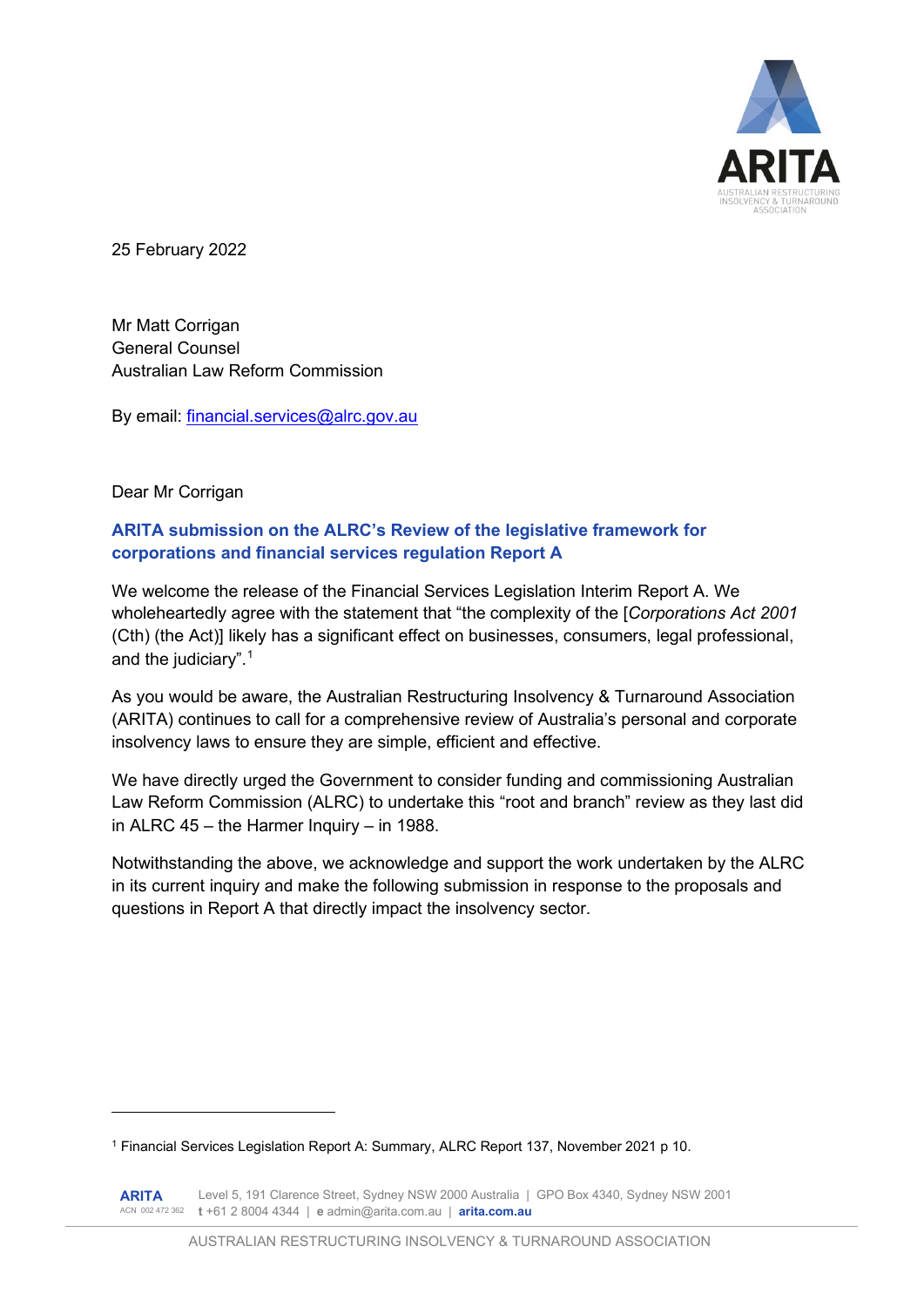

## **ALRC Proposal or Question**

### **When to Define: Chapter 4**

**Question A2: Would application of the** following definitional principles reduce complexity in corporations and financial services legislation?

When to Define (Chapter 4):

- a. In determining whether and how to define words or phrases, the overarching consideration should be whether the definition would enhance readability and facilitate comprehension of the legislation.
- b. To the extent practicable, words and phrases with an ordinary meaning should not be defined.
- c. Words and phrases should be defined if the definition significantly reduces the need to repeat text.
- d. Definitions should be used primarily to specify the meaning of words or phrases, and should not be used to impose obligations, tailor the application of particular provisions, or for other substantive purposes.

Consistency of Definitions (Chapter 5):

- e. Each word and phrase should be used with the same meaning throughout an Act, and throughout all delegated legislation made under that Act.
- f. Relational definitions should be used sparingly.
- g. To the extent practicable, key defined terms should have a consistent meaning across all Commonwealth corporations and financial services legislation.

### Design of Definitions (Chapter 6):

- h. Interconnected definitions should be used sparingly.
- i. Defined terms should correspond intuitively with the substance of the definition.
- i. It should be clear whether a word or phrase is defined, and where the definition can be found.

#### **ARITA Response**

ARITA strongly supports the application of the proposed principles.

We do however highlight that their application to existing provisions would require careful and precise consideration to ensure inconsistencies in definition which currently exist are not inadvertently impacted.

For example, the use of 'External administration' in Chapter 5 of the Act as compared to Schedule 2 of the Act and Insolvency Practice Rules as outlined in detail in our previous submission.<sup>2</sup>

We also raise concerns regarding the use of signposted definitions which are not fit for purpose. As noted in our previous submission, the immensely complex and signposted general definition of 'associate' in the Act is not fit for the unique and specific purpose of identifying associates of a company in Chapter 5.

<sup>&</sup>lt;sup>2</sup> ARITA Submission on the ALRC's review of the legislative framework for corporations and financial services regulation, 22 June 2021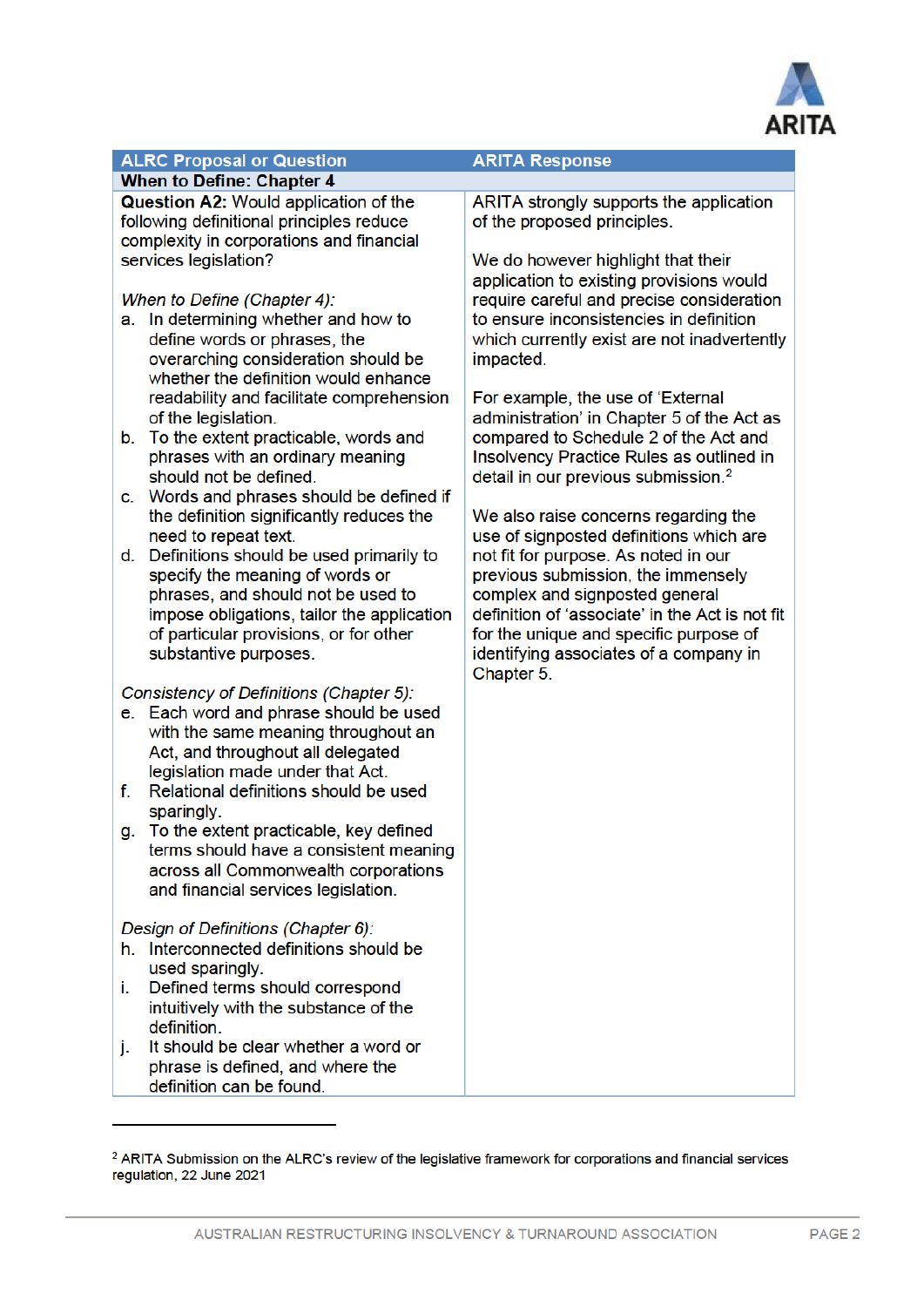

| <b>ALRC Proposal or Question</b>                                                                                                                                                                                                      | <b>ARITA Response</b>                                                                                                                                                                                                                                                                                                                                                                                                                                                                                                                                                                                                                                                                                    |
|---------------------------------------------------------------------------------------------------------------------------------------------------------------------------------------------------------------------------------------|----------------------------------------------------------------------------------------------------------------------------------------------------------------------------------------------------------------------------------------------------------------------------------------------------------------------------------------------------------------------------------------------------------------------------------------------------------------------------------------------------------------------------------------------------------------------------------------------------------------------------------------------------------------------------------------------------------|
| Definitions of 'financial product' and 'financial service': Chapter 7                                                                                                                                                                 |                                                                                                                                                                                                                                                                                                                                                                                                                                                                                                                                                                                                                                                                                                          |
| Proposal A3: Each Commonwealth Act<br>relevant to the regulation of corporations<br>and financial services should be amended<br>to enact a uniform definition of each of the<br>terms 'financial product' and 'financial<br>service'. | ARITA has previously expressed<br>concerns to the ALRC <sup>3</sup> regarding illegal<br>phoenix activity and the rise of this<br>unregulated 'pre-insolvency' advice<br>market.                                                                                                                                                                                                                                                                                                                                                                                                                                                                                                                         |
|                                                                                                                                                                                                                                       | We continue to maintain that the advice<br>these advisers provide constitutes<br>financial or legal advice covered by<br>existing licencing requirements,<br>specifically as a registered liquidator or<br>trustee, lawyer or holder of an Australian<br><b>Financial Services Licenses (AFSL)</b><br>(noting that insolvency practitioners are<br>subject to a limited exemption from AFSL<br>requirements). We would like to see the<br>definition strengthened to ensuring that<br>debt management advice of all types is<br>fully captured, thereby reducing the<br>capacity of unregulated pre-insolvency<br>advisers to continue to subvert the<br>system.<br>We support the simplification of the |
|                                                                                                                                                                                                                                       | definition of 'financial product' and<br>'financial service' to remove any<br>uncertainty created by the current<br>complexities with the definitions.                                                                                                                                                                                                                                                                                                                                                                                                                                                                                                                                                   |
|                                                                                                                                                                                                                                       | For example, in the matter of Business<br>and Personal Solutions Pty Ltd v John<br>Clive Witherspoon & Ors [2022] QSC 10<br>the sole director of the plaintiff, Mr<br>Geoffrey Shannon, assisted the<br>defendants with a dispute against their<br>financier. While these proceedings assert<br>that neither the plaintiff nor Mr Shannon<br>were entitled to engage in legal practice<br>within the meaning of the Legal<br>Profession Act 2007 (Qld), we suggest<br>that the debt management 'consultancy<br>services' being provided by Mr Shannon<br>should alternatively constitute a financial<br>service.                                                                                         |

<sup>&</sup>lt;sup>3</sup> ARITA submission to ALRC's Australia's corporate criminal responsibility regime Discussion Paper 87, 30 January 2020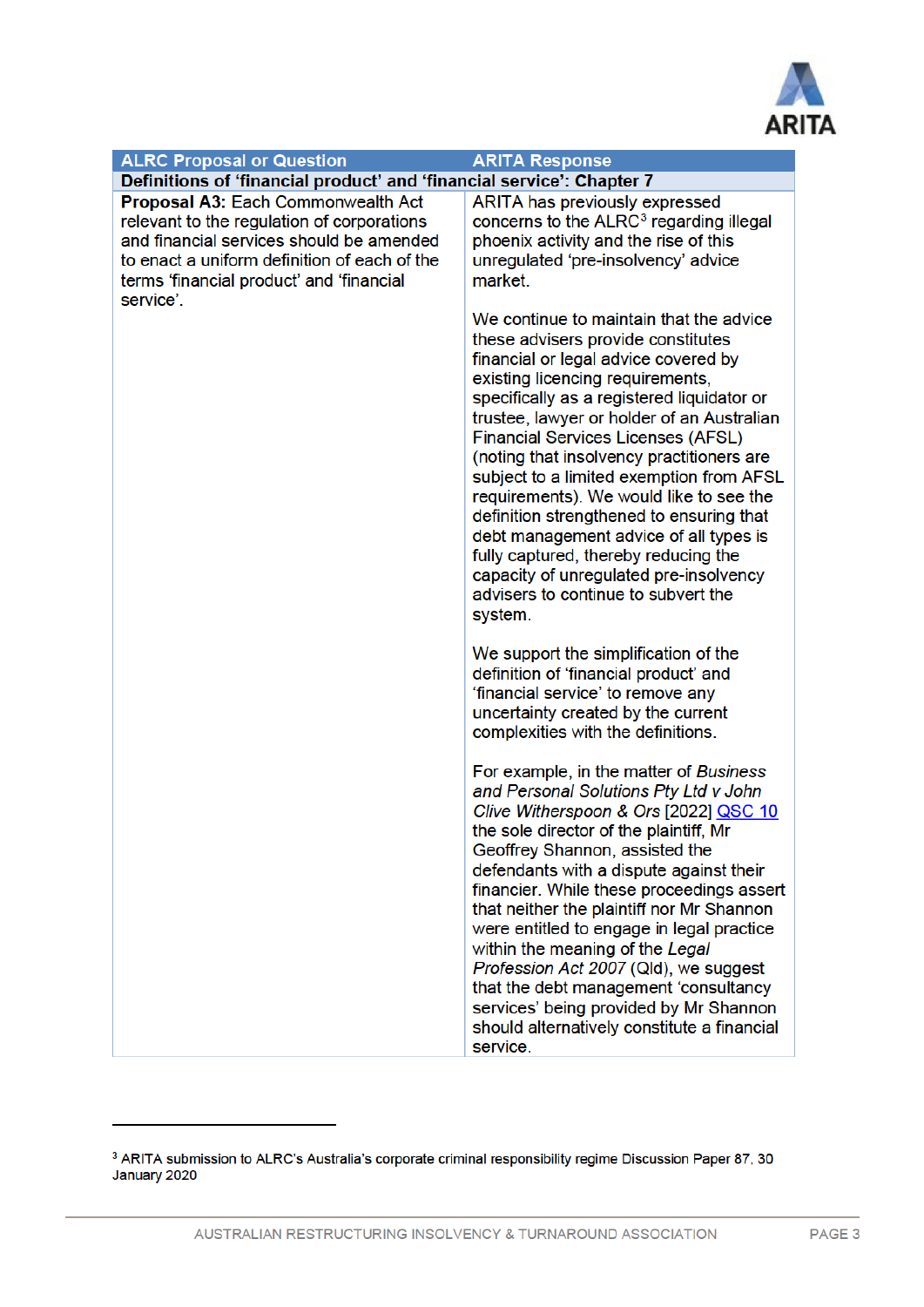

| <b>Exclusions, Exemptions, and Notional Amendments: Chapter 10</b> |                                                                                |
|--------------------------------------------------------------------|--------------------------------------------------------------------------------|
| <b>Proposal A9: The following existing powers</b>                  | ARITA supports the clarification and                                           |
| in the Corporations Act 2001 (Cth) should                          | consolidation of the powers to grant and                                       |
| be removed:                                                        | amend exemptions.                                                              |
| a. powers to grant exemptions from                                 |                                                                                |
| obligations in Chapter 7 of the Act by                             | In providing clarity in relation to the                                        |
| regulation or other legislative                                    | exemptions, we note that the general                                           |
| instrument; and                                                    | exemption from licensing requirements                                          |
| powers to omit, modify, or vary<br>b.                              | for registered liquidators and trustees in                                     |
| ('notionally amend') provisions of                                 | regulation 20 of the National Consumer                                         |
| Chapter 7 of the Act by regulation or                              | Credit Protection Regulations 2010 only                                        |
| other legislative instrument.                                      | applies to the extent that the person is                                       |
|                                                                    | engaging in the specified credit activity.                                     |
| Proposal A10: The Corporations Act 2001                            |                                                                                |
| (Cth) should be amended to provide for a                           | The exemptions apply to the specific                                           |
| sole power to create exclusions and grant                          | types of insolvency appointments noted                                         |
| exemptions from Chapter 7 of the Act in a                          | while the appointee is "performing                                             |
| consolidated                                                       | functions, or exercising powers" in that                                       |
| legislative instrument.                                            | role or "performing functions, or                                              |
|                                                                    | exercising powers, incidental to the                                           |
|                                                                    | person's appointment".                                                         |
|                                                                    |                                                                                |
|                                                                    | We suggest that the definition should                                          |
|                                                                    | extend to an exemption for registered                                          |
|                                                                    | liquidators or trustees who provide debt<br>management assistance outside of a |
|                                                                    | formal appointment. Registered                                                 |
|                                                                    | liquidators and trustee are ASIC and                                           |
|                                                                    | AFSA regulated experts in the area of                                          |
|                                                                    | debt management assistance and the                                             |
|                                                                    | law must accommodate their ability to                                          |
|                                                                    | provide this advice outside of a formal                                        |
|                                                                    | appointment without requiring licencing.                                       |
|                                                                    |                                                                                |

In addition to the above, specific responses to Report A, we also refer to the 'key points' outlined in our previous submission to the inquiry which address particular instances of definitional uncertainty and legislative complexity in the existing insolvency regulatory scheme under the Act), the supporting Corporations Regulations 2001 (Cth), the Insolvency Practice Schedule (Corporations) and the Insolvency Practice Rules (Corporations) 2016 (Cth). While some of the points are addressed by recommendations and proposals in Report A, we acknowledge that others fall within the scope of the ongoing Terms of Reference and we look forward to the further reports in this this inquiry.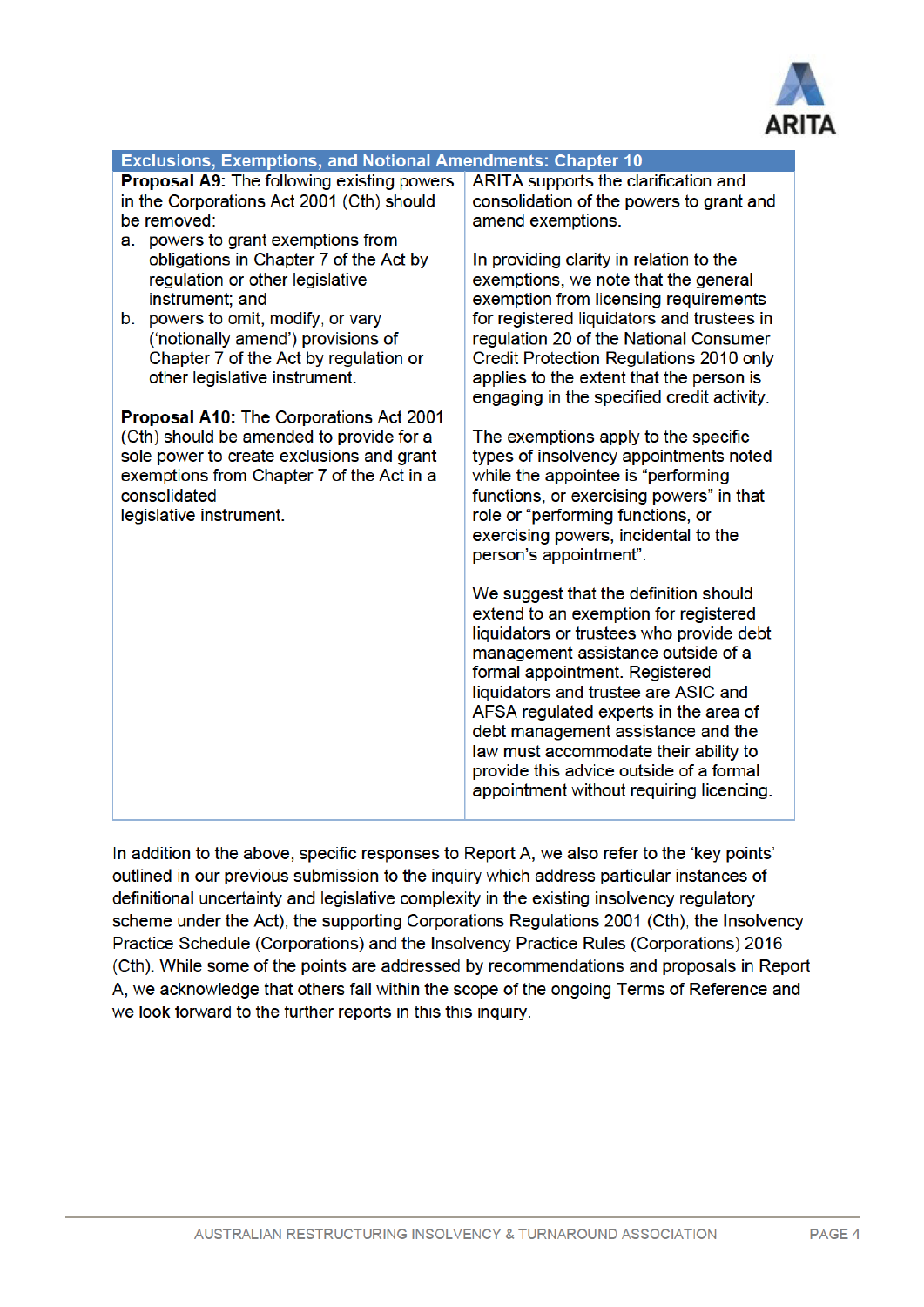

As always, we look forward to continuing to work closely with the ALRC and should you wish to discuss any aspect of our submission, please contact Ms Narelle Ferrier, Technical & Standards Director, on

Yours-sincerely